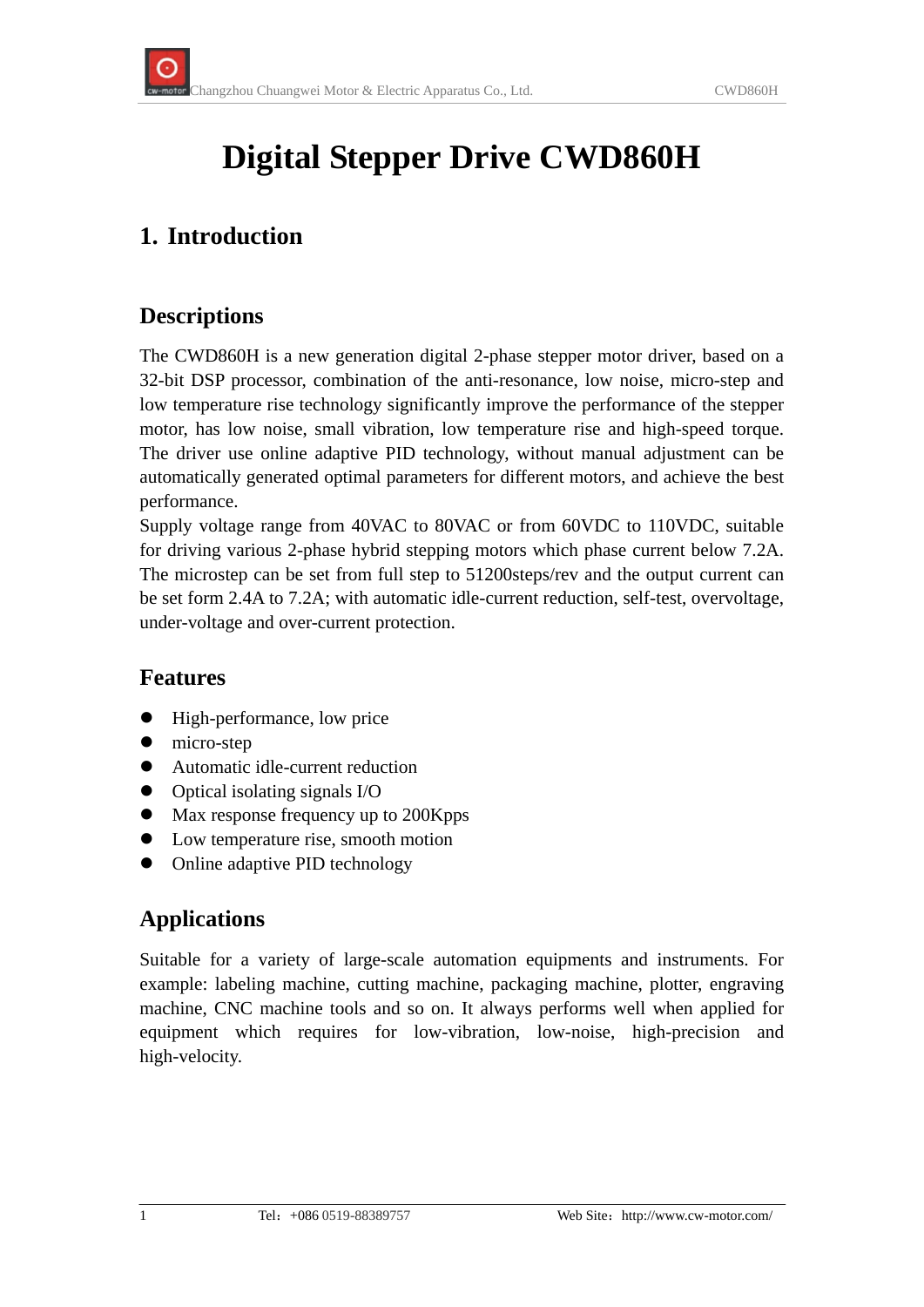# **Electrical Specifications**

| Parameter                     | Min | Typical | Max | Unit       |
|-------------------------------|-----|---------|-----|------------|
| Input Voltage(DC)             | 60  |         | 110 | VDC        |
| Input Voltage(AC)             | 40  |         | 80  | <b>VAC</b> |
| Output current                |     |         | 7.2 |            |
| <b>Pulse Signal Frequency</b> |     |         | 200 | KHZ        |
| Logic Signal Current          |     |         |     | MА         |

# **2. Current and microstep Setting**

## **Current setting**

| <b>RMS</b> | Peak  | SW <sub>1</sub> | SW2           | SW <sub>3</sub> |
|------------|-------|-----------------|---------------|-----------------|
| 2.00A      | 2.40A | on              | on            | on              |
| 2.57A      | 3.08A | off             | on            | on              |
| 3.14A      | 3.77A | on              | off           | on              |
| 3.71A      | 4.45A | off             | off           | on              |
| 4.28A      | 5.14A | on              | on            | off             |
| 4.86A      | 5.83A | off             | <sub>on</sub> | off             |
| 5.43A      | 6.52A | on              | off           | off             |
| 6.00A      | 7.20A | off             | off           | off             |

# **Standstill Current Setting**

SW4 is used for standstill current setting. OFF meaning that the standstill current is half of the dynamic current; and ON meaning that standstill current is the same as the selected dynamic current. Usually the SW4 is set to OFF, in order to reduce the heat of the motor and driver.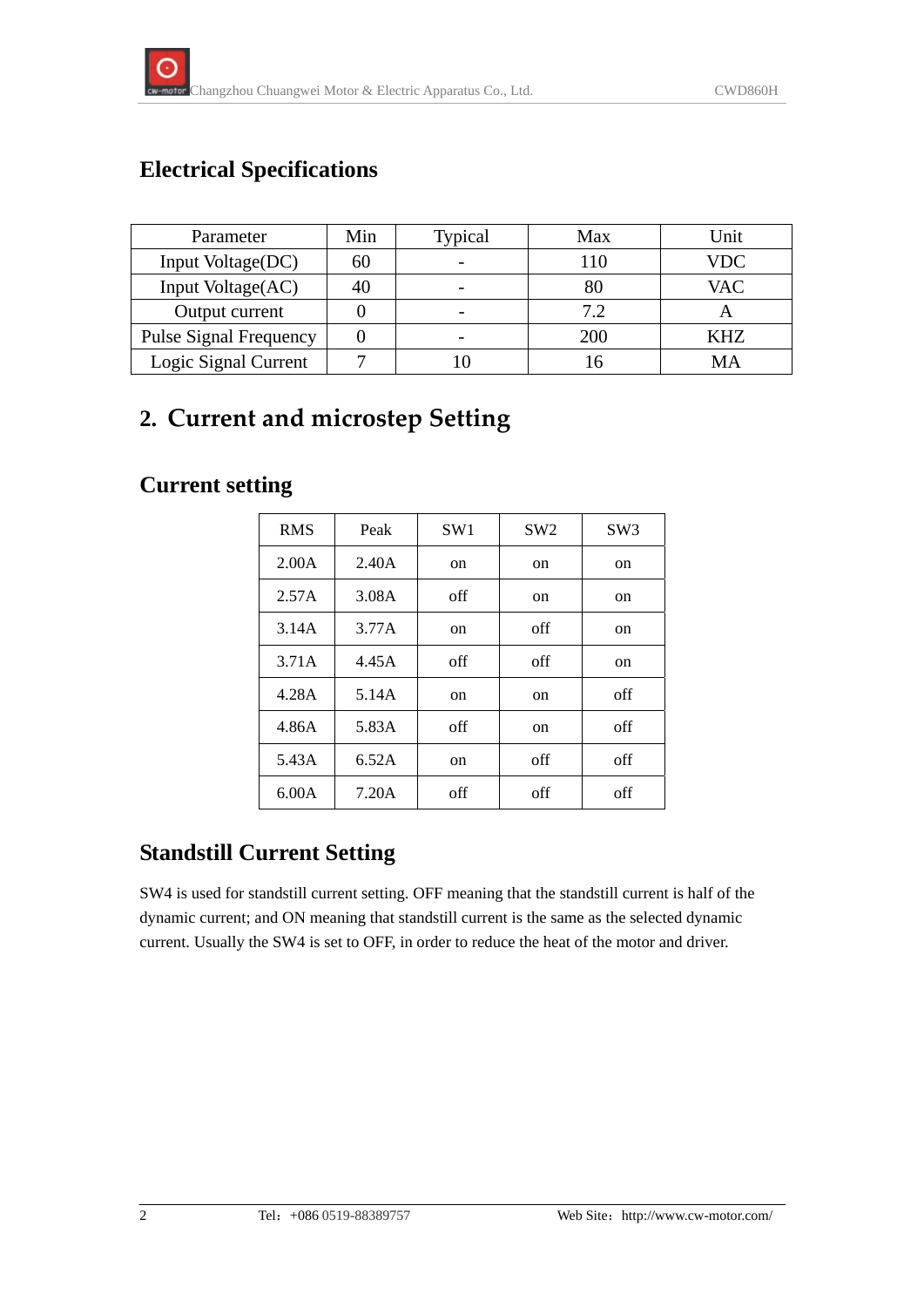#### **Microstep Setting**

| Step/Rev | SW <sub>5</sub> | SW <sub>6</sub> | SW7           | SW <sub>8</sub> |
|----------|-----------------|-----------------|---------------|-----------------|
| Default  | on              | on              | on            | on              |
| 800      | off             | on              | on            | on              |
| 1600     | on              | off             | on            | on              |
| 3200     | off             | off             | on            | on              |
| 6400     | on              | on              | off           | on              |
| 12800    | off             | on              | off           | on              |
| 25600    | on              | off             | off           | on              |
| 51200    | off             | off             | off           | on              |
| 1000     | on              | on              | on            | off             |
| 2000     | off             | on              | on            | off             |
| 4000     | on              | off             | on            | off             |
| 5000     | off             | off             | <sub>on</sub> | off             |
| 8000     | on              | on              | off           | off             |
| 10000    | off             | on              | off           | off             |
| 20000    | on              | off             | off           | off             |
| 40000    | off             | off             | off           | off             |
| 40000    | off             | off             | off           | off             |

## **3. Connectors and Pin Assignment**

#### **Control signal Connector**

| Control Signal connector |                                                           |  |
|--------------------------|-----------------------------------------------------------|--|
| Name                     | Description                                               |  |
| $PUL+$                   | Pulse signal positive                                     |  |
| PUL-                     | Pulse signal negative                                     |  |
| $DIR+$                   | Direction signal positive                                 |  |
| DIR-                     | Direction signal negative                                 |  |
| $ENA+$                   | Enable signal positive, usually left unconnected(enable)  |  |
| ENA-                     | Enable signal negative, usually left unconnected (enable) |  |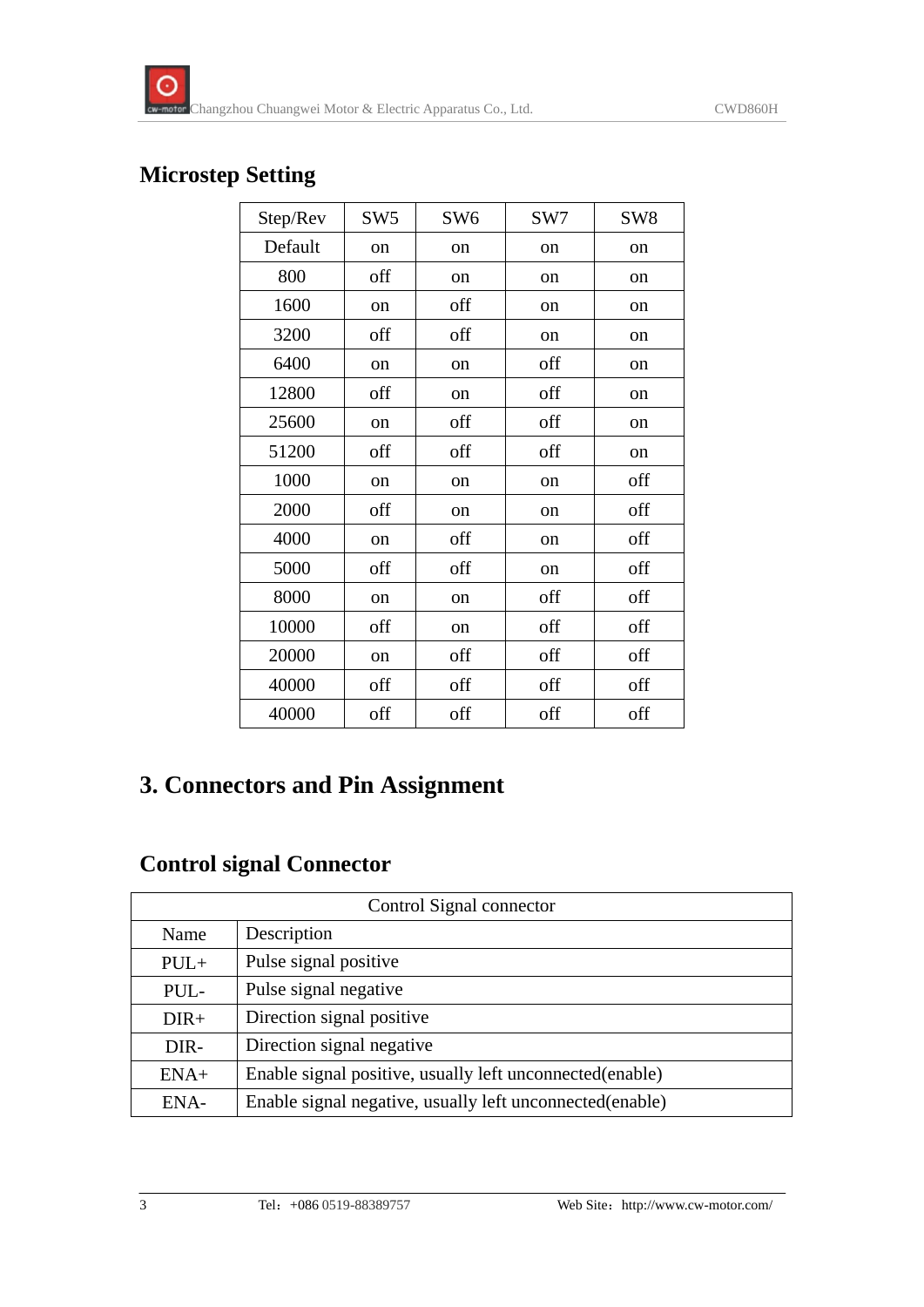#### **Power and Motor Connector**

| AC        | Power supply                    |  |
|-----------|---------------------------------|--|
| AC        | $+60$ ~ $+110$ VDC or 40V-80VAC |  |
| $A+$      | Motor phase A                   |  |
| $A-$      |                                 |  |
| $B+$      |                                 |  |
| <b>B-</b> | Motor phase B                   |  |

#### **Control Signal Connector Interface**



#### Figure1: Common-Cathode



#### Figure2: Common-Anode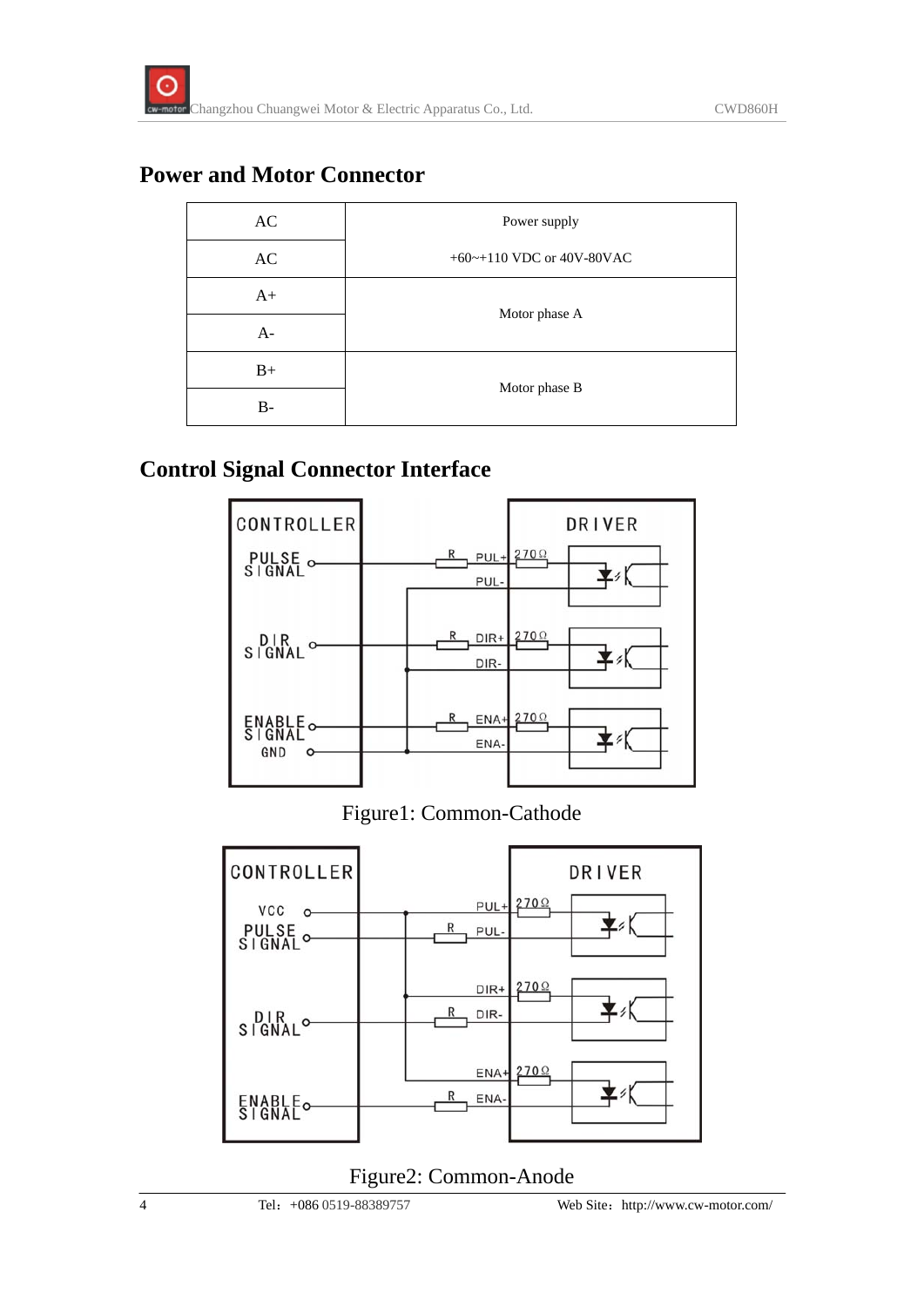

| VCC  |              |
|------|--------------|
| 5V   |              |
| 12V  | 680Ω         |
| 2.4V | $1.8K\Omega$ |



Figure 3: Typical connection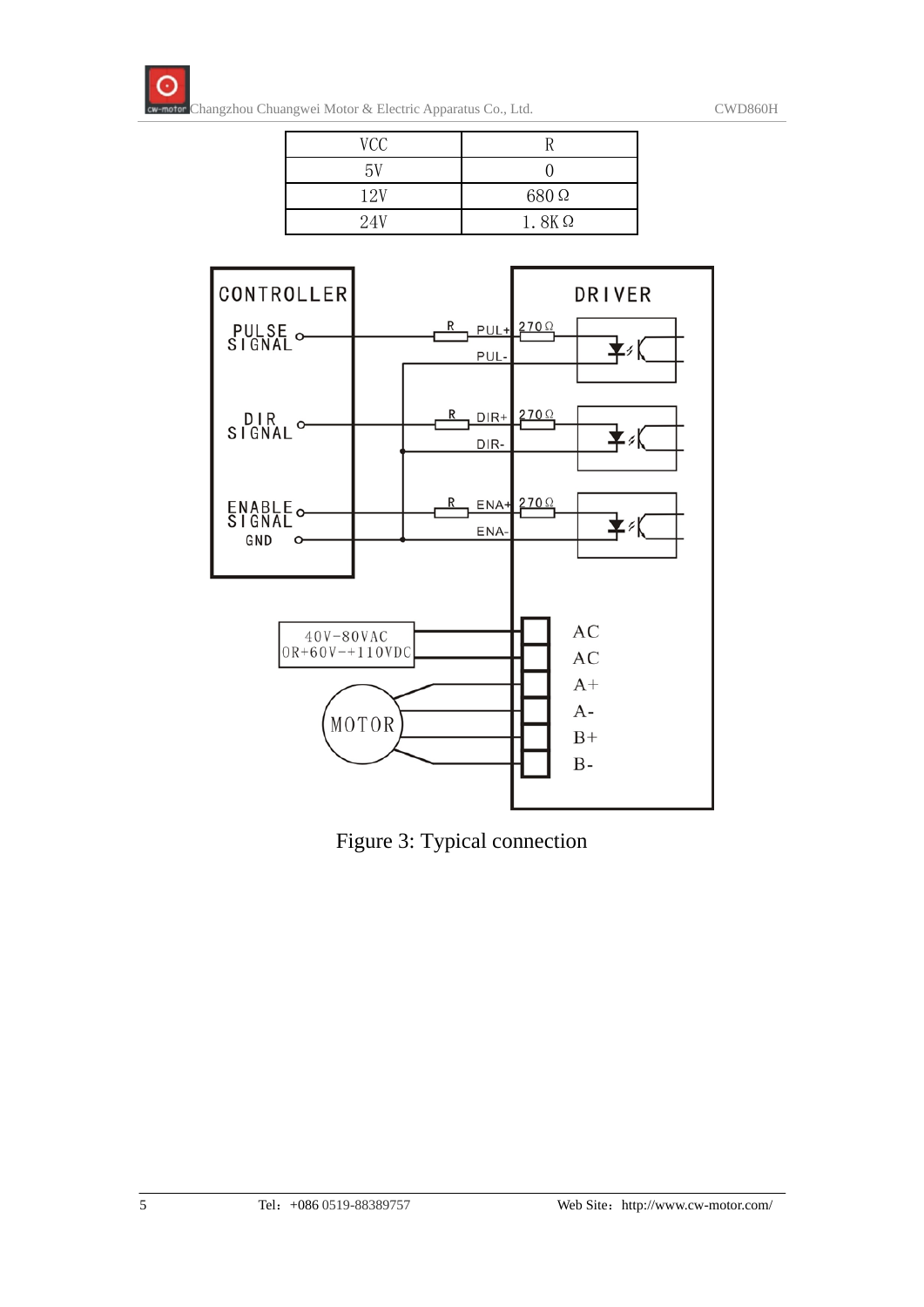# **4. Problems and Solutions**

| problems                             | <b>Possible cause</b>            | solutions                         |  |
|--------------------------------------|----------------------------------|-----------------------------------|--|
|                                      | No power supply                  | Check the power supply            |  |
| Motor is not                         | No control signal                | Check the control signal          |  |
| rotating                             |                                  | Don't connected the enable signal |  |
|                                      | The driver is disabled           | or enable the driver              |  |
|                                      | Supply voltage is too high or    | Check the supply voltage          |  |
|                                      | too low                          |                                   |  |
|                                      | Motor line short-circuit         | Check motor lines eliminate the   |  |
| <b>ALM</b> lights                    |                                  | short-circuit                     |  |
|                                      | Motor line wrong connect         | Check the motor wiring            |  |
|                                      | Motor or drive failure           | Replace the motor or drive        |  |
| <b>Motor rotates in</b>              | Motor phases connected in        |                                   |  |
| the wrong                            | reverse                          | Reverse the phases line           |  |
| direction                            | Motor line break                 | Change the phases are connected   |  |
|                                      | The Micro steps set incorrectly. | Set the correct segments          |  |
| <b>Inaccurate</b><br><b>Position</b> | The motor load is too heavy.     | Increasing the current            |  |
|                                      | Control signal is interfered     | Eliminate interference            |  |
| <b>Motor Stalled</b>                 | Power supply voltage too low     | Increasing the supply voltage     |  |
|                                      | Accelerating time is too short.  | Extend the acceleration time      |  |
|                                      | Current setting is too small     | Increasing the current            |  |
|                                      | Motor torque is too small        | Replace the motor                 |  |